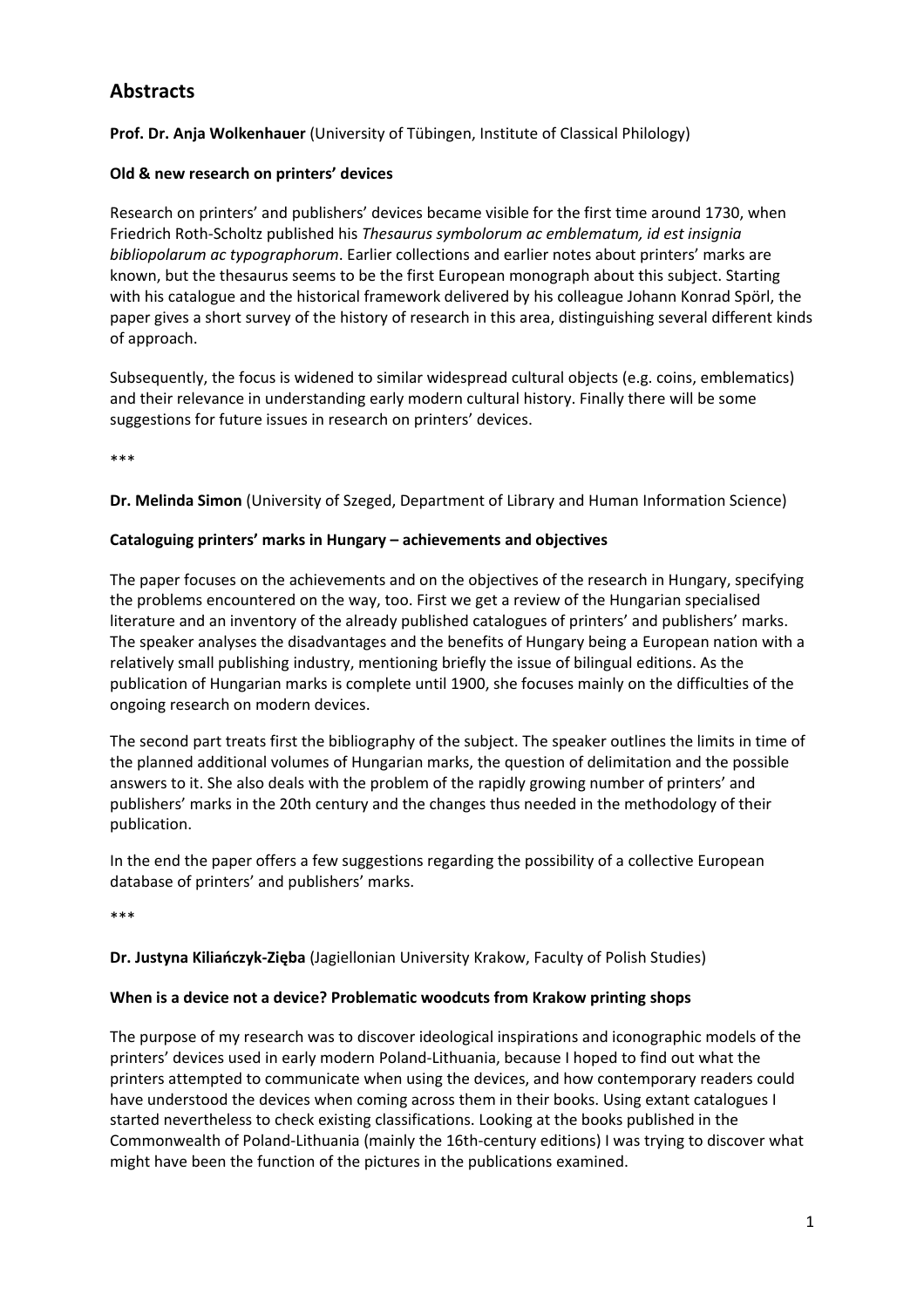When doing so I came across a number of woodcuts that proved difficult to classify, pictures that changed their function overtime, compositions I decided to call non-devices against scholarly tradition. In my paper I will explore a few of those "problematic cases", concentrating on the examples found in books printed in Krakow in the 16th century and at the beginning of the 17th century.

\*\*\*

**Prof. Dr. Elisabeth Klecker** (University of Vienna, Institute for Classical Philology, Medieval and Neo‐ Latin Studies)

# **Emblems, rebuses, (mirror) monograms. Strategies of intermediality in Viennese printers' marks (1500‐1800)**

After some introductory remarks on collections and digitisation projects (e.g. the MAK collection of European printers'marks accessible on the web via "ornamental prints") the first part of my paper will outline previous scholarship on Viennese marks which can be traced back to the pioneering studies by Michael Denis and Anton Mayer. On the whole, however, the present state of research must seem quite unsatisfactory: Though catalogues have been compiled for early Viennese woodcuts including printers' marks and publishers' devices, baroque marks are generally neglected; except Trattner's they are hardly ever reproduced in historical surveys of presses or dictionaries of printers. The foremost aim should be to create as complete a record as possible (at least) up to 1800.

As a neo‐latinist with special interest in the fields of emblematics and visual poetry, my focus will be on various combinations of text/script and image and, needless to say, my approach as a philologist cannot leave aside recent literary theory, especially discussions on authorship and authorisation since Roland Barthes and Michel Foucault: the printer acts as an intermediary between writer and reader, authoring the outward appearance of the text (typography may be termed "first paratext"), thus influencing, even controlling its perception. From this point of view printers' marks should be considered in a wider context of authorising and advertising, and the paper will provide various examples illustrating the strategic value of marks and devices, e.g. by allusion to famous models (Johann Leopold van Ghelen's acrostic device *industria labore veritateque genuina* seems to hint at Plantin's "gulden passer" and served to sign products of his press as well as of his pen).

As an approach focusing on functional aspects immediately opens up questions of definition, a final section will be dedicated to fringe phenomena: Mirror monograms used by high quality printers such as Johann Jakob Kürner and Leopold Johann Kaliwoda regularly appear within decorative borders and vignettes (where they are easily overlooked at first sight) instead of the title page, and though they fulfil a similar role to printers' marks strictly speaking (in identifying the press and testifying to its aesthetic quality) a traditionalist view might hesitate to apply the term.

\*\*\*

**Dr. Marina Venier** (National Central Library of Rome, Cataloguing Department of the Older Book)

### **Italian printers' devices databases: from EDIT16 to SBN and not least MAR.T.E.**

Italy has efficient tools in order to record Italian printers' devices in databases. EDIT16 contains the description of 2.520 16<sup>th</sup> century printers'/publishers' devices, with description of the main figurative elements, the names of the publishers who used that device, the dates when they were used, any mottoes that may be present and linked images. The information concerning the devices contains the description (both general dates and dates relative to individual publishers).

SBN *(*Servizio *Bibliotecario* Na*zionale)* printers' device archive is inside the shared online catalogue referred to monographs printed from the start of the print era up to 1830 and has a similar structure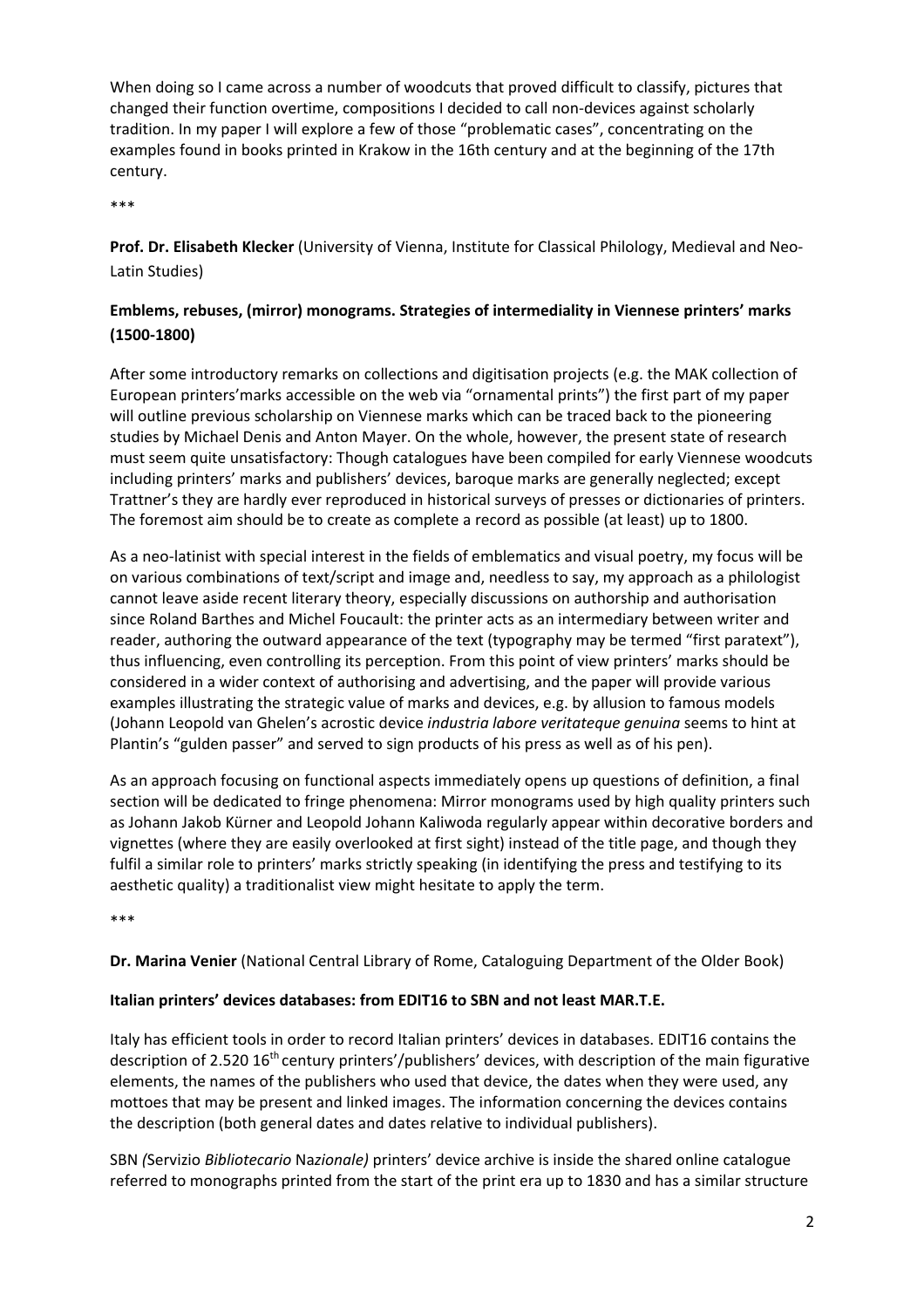to EDIT16, with linked images, too. Especially in SBN OPAC, which is a shared catalogue, the greatest need is to allow a normalization of the contents, useful both in the collection of data during the cataloguing and in the retrieval of that same data, when looking into the database.

But we should also have the possibility to search in remote databases, placed in their own national contexts, going beyond the language barrier. The cooperation is the only instrument we have to fight the endemic decrease of human and financial resources in the field of the cultural heritage. Therefore, the National Central Library of Rome has adopted in MAR.T.E. (*Marche Tipografiche Editoriali*) the Iconclass code and the concept of database in progress, whose growth, updating but also improvement is delegated not only to the National Central Library of Rome but also and mostly to the scientific community of librarians and non‐librarians.

\*\*\*

**Neus Verger Arce** (University of Barcelona, CRAI Rare Book and Manuscript Library)

### **The** *Printers' Devices* **database of the University of Barcelona**

The database *Printers' Devices* was created and is maintained by the Rare Book and Manuscript Library of the University of Barcelona. It contains information about the printers and their typographical marks, collected in close connection with the process of cataloguing the early printed books. The database can be searched by different approaches. Each printer has a record describing his activity, the sources used, and a link to the printer records contained in the bibliographical catalogue of the UB. Following this general information about the printer, the devices used by the printer are shown with the description, the identifying terms, and the image as well as the link to the bibliographical record representing the source of the image.

The database is available in Catalan, Spanish and English, except for the fields with free text, such as the description "Device/Motto", or the field "Place of activity", only available in Catalan. The field "Mark term" is shown in the initially selected language and you can navigate through the linked terms to find all the devices under a particular term. The full terms list is maintained in an internal Excel document in all three languages of the database and in alphabetical order. The Excel file is updated each time a new term is introduced. It is also possible to browse the list of terms in the database.

\*\*\*

**Hans Brandhorst** (Erasmus University Rotterdam, University Library / Arkyves)

### **Dutch printers' devices – from standalone catalogue to networked web resource**

Already in 1999, when the catalogue *Dutch printers' devices 15th‐17th century* was published, the form of publication was an issue. We realised that important aspects of its content  $-e.g.$  the activities and names of publishers and printers, and the iconography of the devices – were the subject of ongoing research and of attempts at standardisation.

Publishing the catalogue as a book and a CD‐ROM, we used both a very traditional medium and a medium that was both state‐of‐the‐art and soon to become obsolete. Although the CD‐version offered complex search functionality, the catalogue still was a *static* snapshot of a dynamically expanding corpus, as the STCN‐project (*Short Title Catalogue Netherlands*) continued to collect new data. No use could be made of the further development of the thesaurus of printers' names, and the Iconclass system.